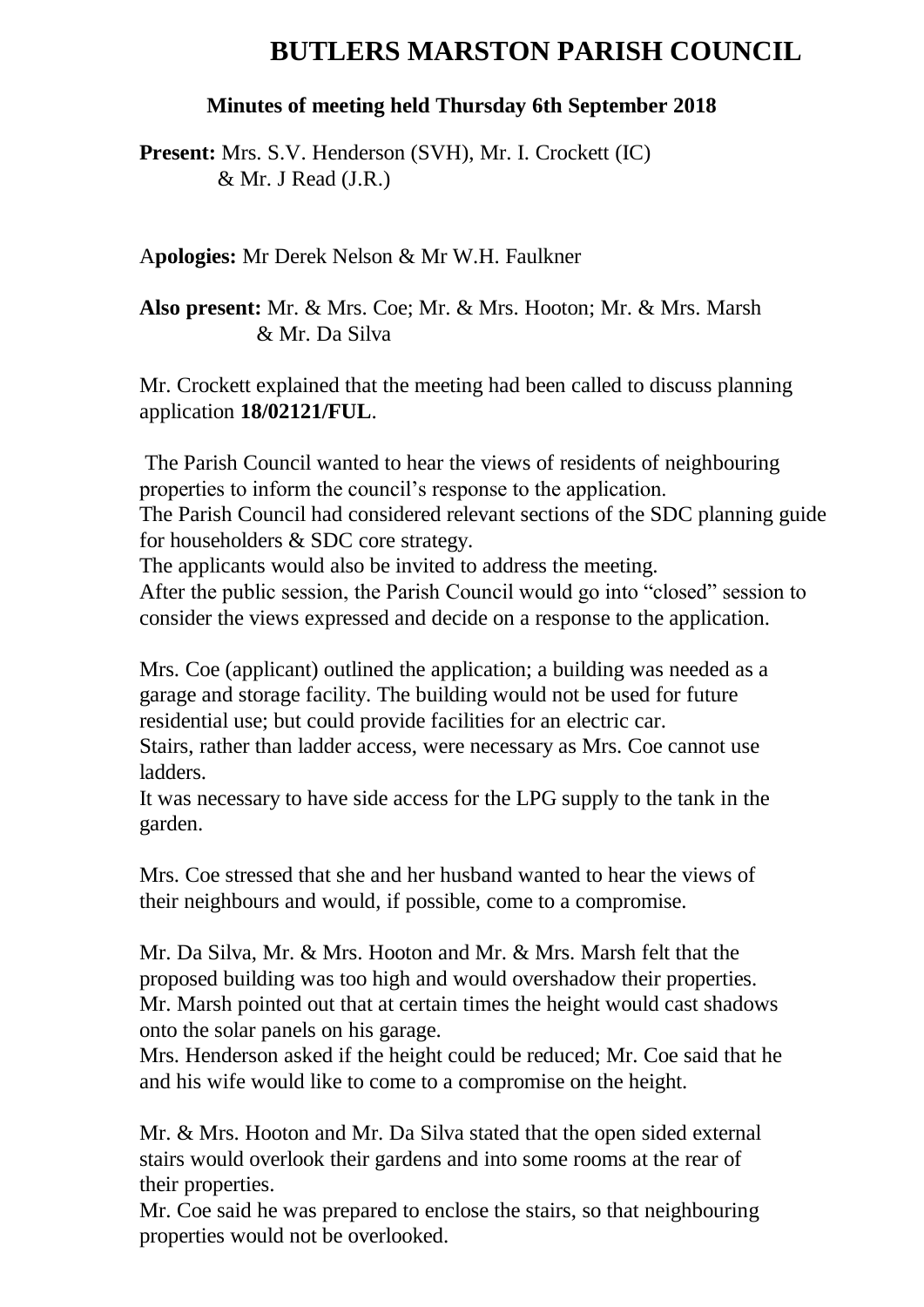The residents of the neighbouring properties felt that a reduction in height and enclosure of the external stairs would meet their concerns/objections.

Mr. & Mrs. Coe told the meeting that they would withdraw the application and submit a revised application taking into account the views of the neighbours.

The meeting was then closed to the public.

After discussion, it was agreed that the Parish Council would support the objections of residents of the neighbouring properties. The specific planning reasons for the Parish Council's objections would be as per the attached appendix which the Parish Council had considered.

The clerk was instructed to respond accordingly; and submit a letter to SDC outlining the discussions and public comments made at the meeting (a copy of the letter and response are attached).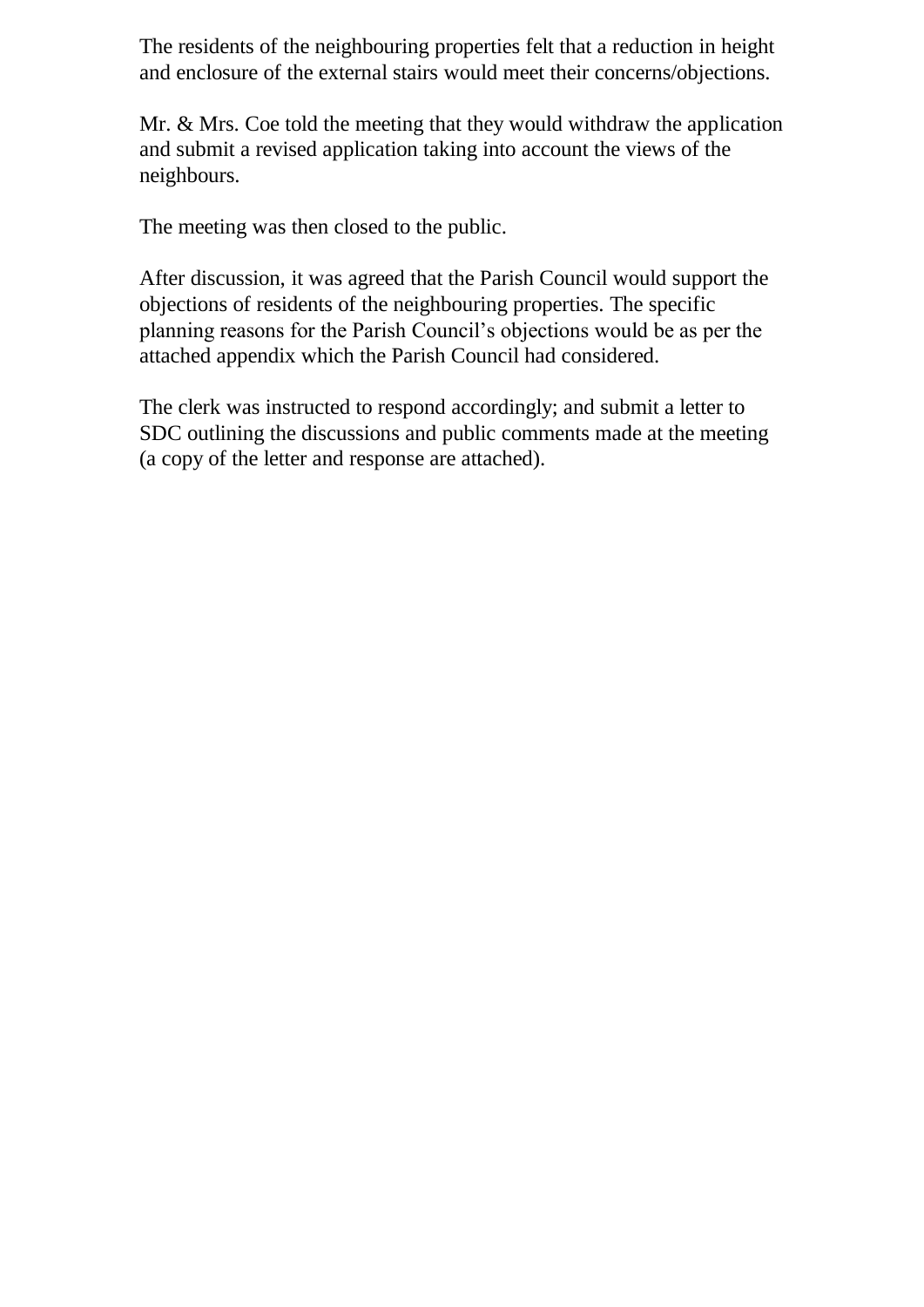Appendix – guidance considered by BMPC

I attach the agenda for the meeting tomorrow evening which is to consider the planning application for a garage with storage loft, veranda & external steps" at 39 Butlers Marston.

I have spoken with SDC planning department who have suggested the following as relevant areas to consider in respect of the application.

The following are the main sections of relevant planning guidance and policy as advised by the Duty planner at Stratford District Council 7<sup>th</sup> September 2018.

### From "Planning guide for householders" April 2008

Section 3.2 "Your extension should normally be acceptable if it does not unreasonably affect your neighbours by causing overlooking or overshadowing of their property or by being overbearing to them."

Section 3.5 "the proposal should harmonise with the house and other properties in the immediate vicinity in terms of its size, design and spacing."

Section 3.44 "Garages should normally be simple in form and should be kept as low as possible, low pitch roofs keep height down so that garages do not become intrusive."

#### **From Core Strategy**

C.S.9 3.8 B8

"Occupants of neighbouring buildings will be protected from...loss of privacy and adverse surroundings"

C.S. 20

"Proposed outbuildings will be of appropriate scale"

**Dick Leaper** 

**Clerk to Butlers Marston Parish Council**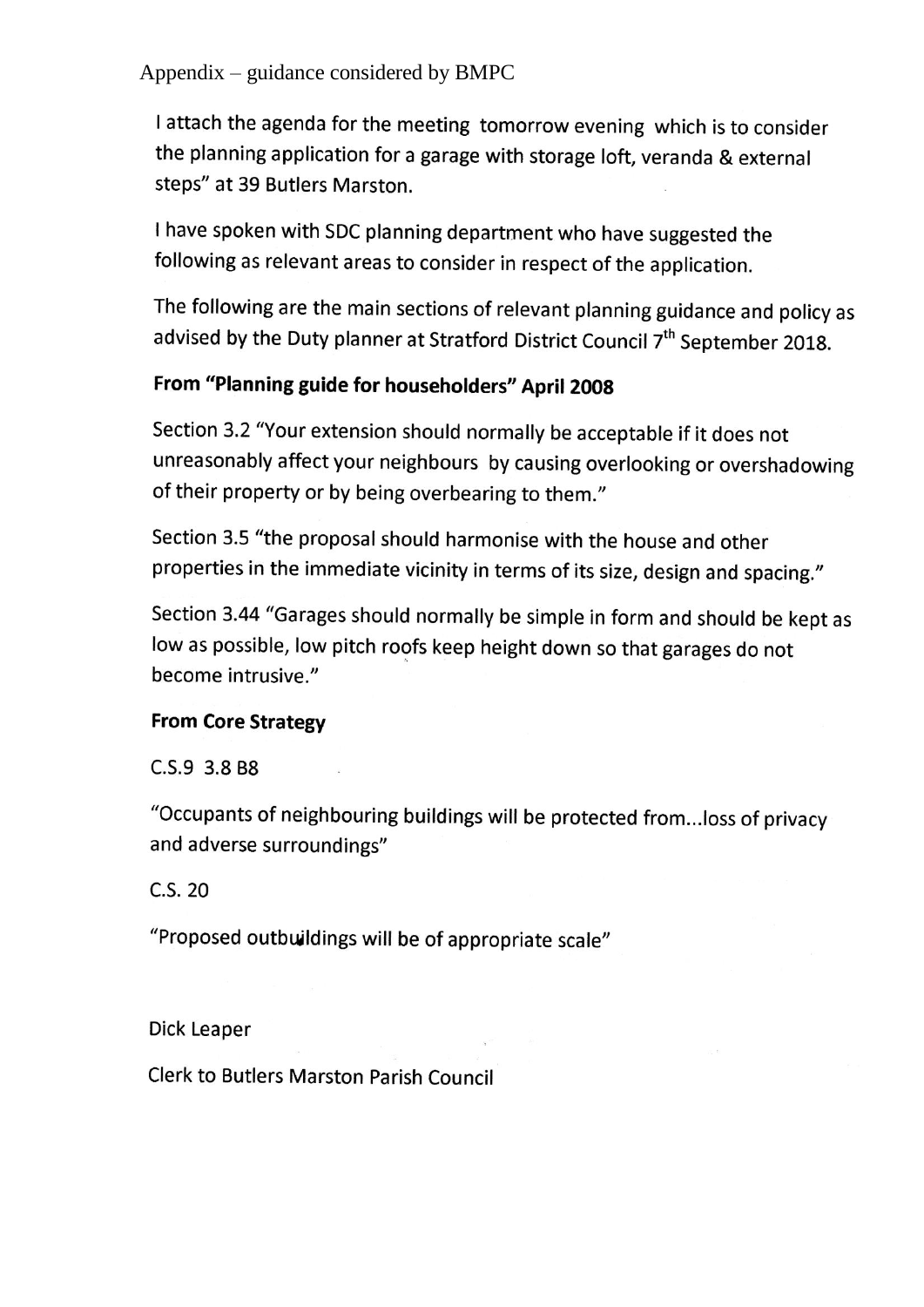## **BUTLERS MARSTON PARISH COUNCIL**

**Dick Leaper, clerk to the Parish Council Brook House Butlers Marston Warwick CV35 0NF**

**Tel: 01926 641647**

7<sup>th</sup> September 2018

Dear Mr. Cutner,

#### **Planning Application 18/02121/FUL**

I enclose Butlers Marston Parish Council's (BMPC) response to this application together with the reasons.

I also enclose copies of letters from neighbours involved who submitted the letters to BMPS for consideration and have asked that the letters be forwarded to SDC as letters of objection.

The Parish Council held a meeting with the applicants and the neighbours involved and made the decision in support of the objections to the application in its present form.

It was, however, a positive meeting at the end of which the applicants indicated that they will submit changes to the application to enclose the steps and to reduce the overall height of the building to prevent overlooking/loss of privacy, and to minimise overshadowing of the neighbouring properties.

It was felt that this will be an acceptable outcome for all concerned.

In the meantime, BMPC feels it appropriate to object to the application AS IT STANDS, but looks forward to amendments from the applicants which will address the issues raised and not contradict the relevant guidance outlined in BMPC's response.

Please contact me if you need any further information.

Yours sincerely,

Dick Leaper.